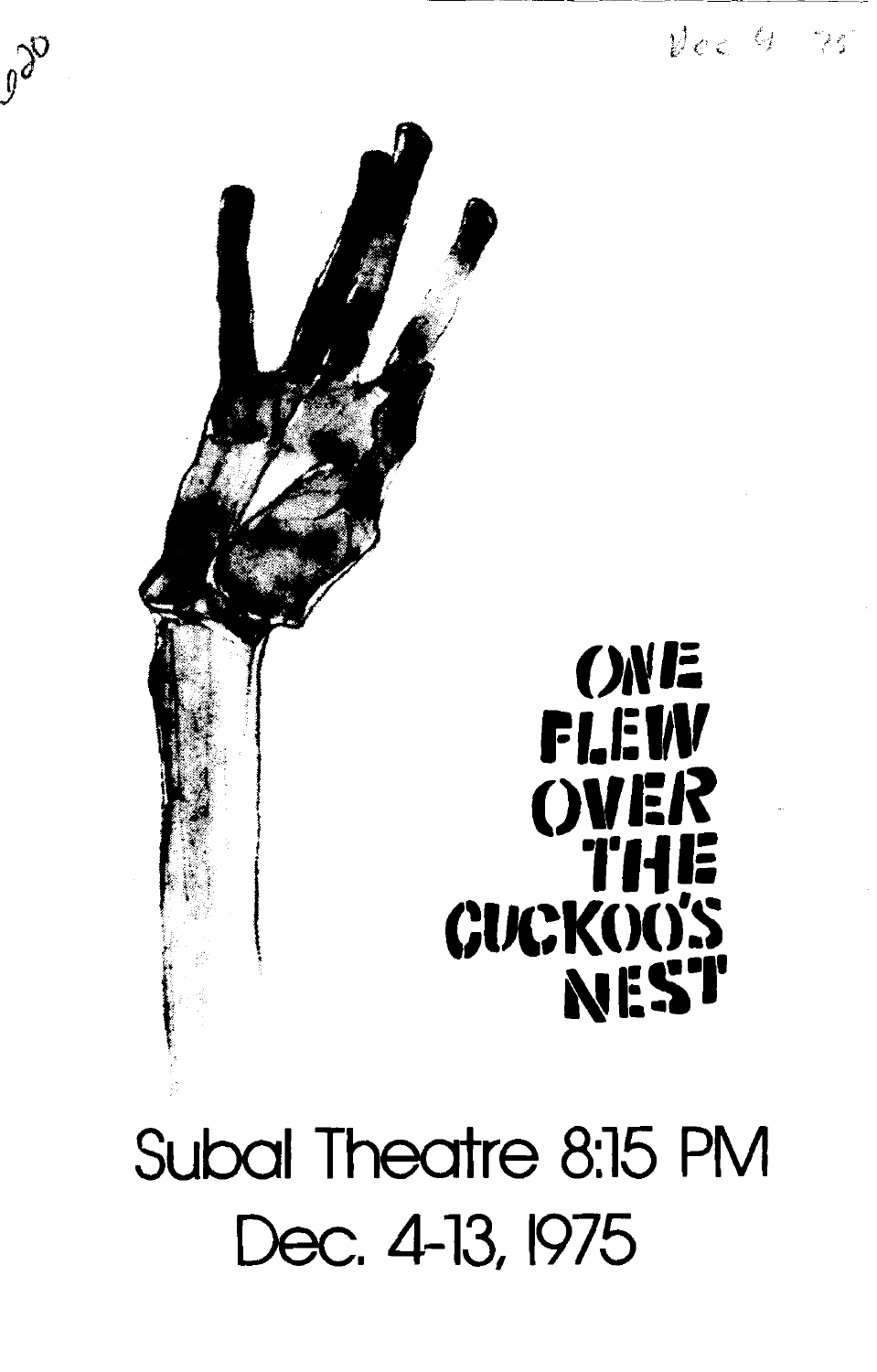# **Boise State University Department of Theatre Arts**

#### **presents**

# **ONE FLEW OVER THE CUCKOO'S NEST**

# **by Dale Wasserman**

# **from the novel by Ken Kesey**

#### **Cast**

(in order of appearance)

| Chief Bromden Marv Cook       |  |
|-------------------------------|--|
|                               |  |
|                               |  |
|                               |  |
|                               |  |
| Nurse Flinn Nancy Harms       |  |
|                               |  |
|                               |  |
|                               |  |
|                               |  |
|                               |  |
|                               |  |
|                               |  |
| Randle P. McMurphyDoug Copsey |  |
|                               |  |
| Aide Turkle William Nagel     |  |
|                               |  |
| Nurse Nakamura Denice Zundel  |  |
|                               |  |

The setting: The day room of a mental hospital somewhere in the Pacific Northwest.

There will be one intermission.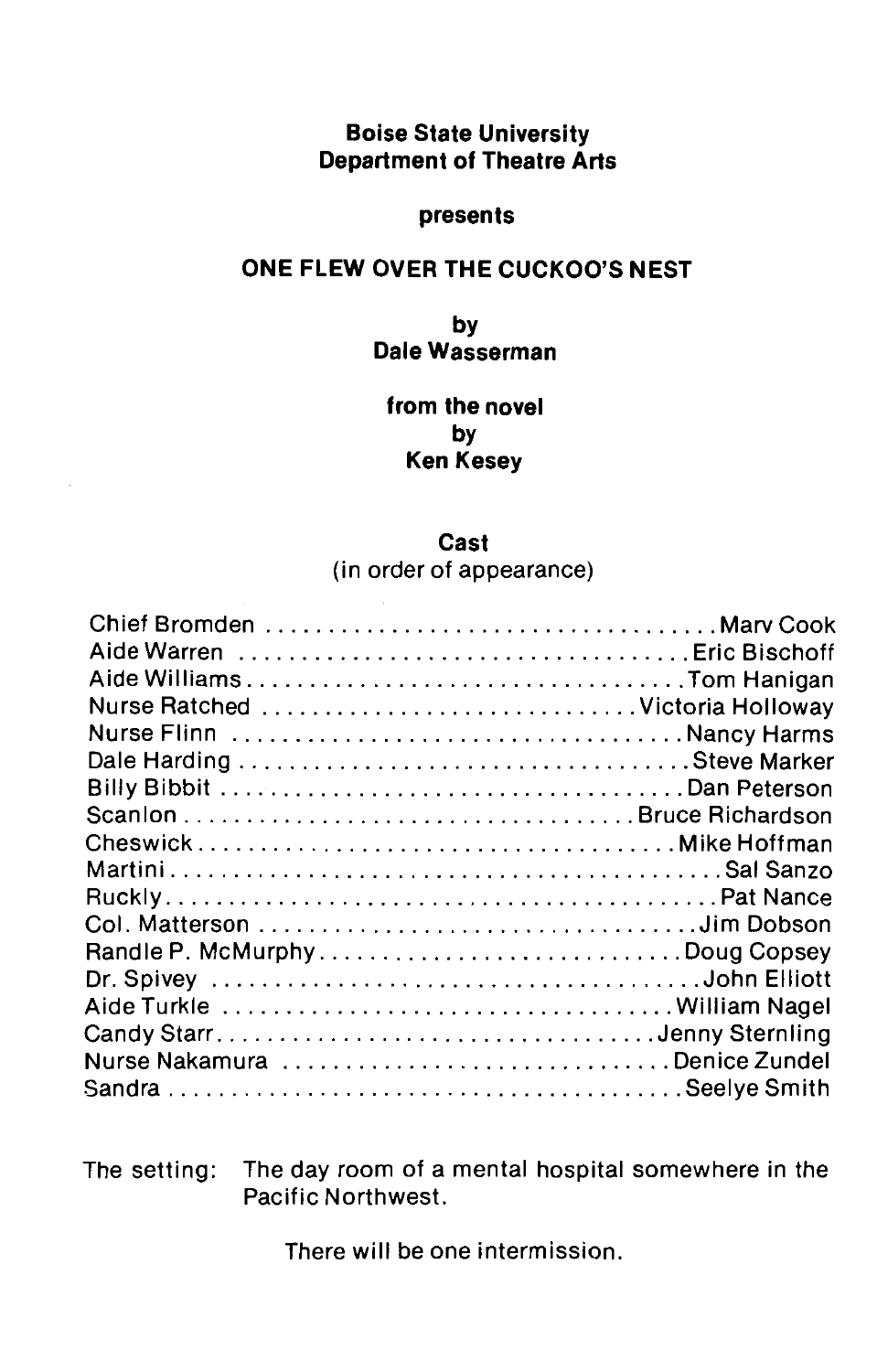# **Production Staff**

| Set and Costume Designer Delores Ringer |                   |
|-----------------------------------------|-------------------|
|                                         |                   |
|                                         | <b>Andy Guzie</b> |
|                                         |                   |
| Projections Designer  Paul Proctor      |                   |
|                                         |                   |
|                                         |                   |
|                                         |                   |

# **Production Crews**

| <b>Scenery</b>                                           | <b>Costumes</b>           |
|----------------------------------------------------------|---------------------------|
| <b>Student Employees:</b>                                | <b>Student Employees:</b> |
| Jon Irwin, Marv Cook.                                    | Nancy Harms               |
| Members of Theatre Arts 117:<br><b>Technical Theatre</b> | Jenny Sternling           |

**Lighting**  Elizabeth Streiff (head) Joanne Olson, Joyce Denning

**Sound**  Carol Prettyman

# **Properties**

Michael Anderson Cheryl Hurrle

**Special Acknowledgements:** Annette Knox, Megan Matthews, Lisa Williams for contribution to the sound design; Rod Jones for assistance with the music; Bench Commission for the wheel chair; Russ Meyer at the Head Shop for haircuts; St. Luke's Hospital and Intermountain Surgical Supply for contributions to the properties; BSU Educational Media Services for technical assistance; BSU Information Services and The Arbiter for promotional support; and the Merry Pranksters for ...